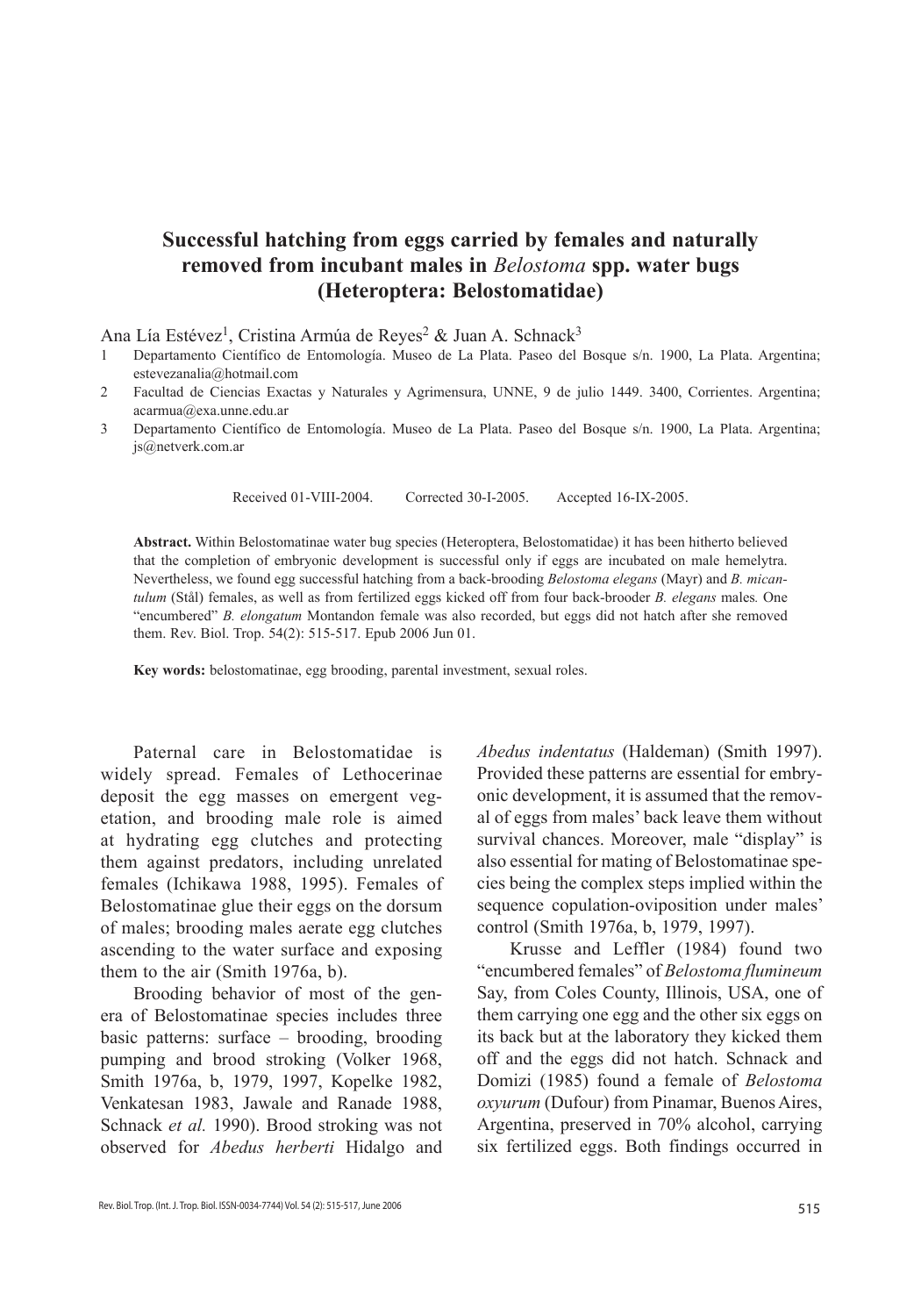spring, the most active reproductive season; therefore, egg laying on females' dorsum was interpreted as a result of intense reproductive activity and to a shortage of the spatial sexual resource, provided that 100% of reported males were encumbered.

In January 1997 we found a gravid female of *Belostoma elongatum* Montandon carrying six eggs which covered its scutellum and part of its clavum. The finding took place in a pond located in Corrientes, Argentina (27º20' S, 57º30' W). The female, kept under laboratory conditions, removed the eggs from her back 15 days after its capture. Although the eggs were kept in a capsule with water they did not hatch.

In October 2000 we captured four brooding males and an "encumbered female" of *Belostoma elegans* (Mayr) with 132 eggs, in Punta Indio, Buenos Aires, Argentina (35o15' S, 56°28' W). The males kicked off the eggs. They were submersed during 24 hours. These egg clutches were put in capsules on a paper soaked with water and started hatching seven days after the males' capture. Once hatching began, the eggs were submersed in water and 100% of them successfully hatched in the following two days. The female kept the eggs on its back; all of them hatched seven days after it was captured.

In November 2004 we found a female of *B. micantulum* (Stål) carrying 12 eggs on its dorsum in Corrientes, Argentina (coordinates given above). Ten of these eggs hatched five days after the encumbered female was captured. All emerged first instar nymphs reached the second instar between the sixth (N=6) and the ninth days (N=4) after hatching. All second instar nymphs died 14 days after hatching.

The fact that embryos of Belostomatinae can develop from eggs out of the male's back without any care would suggest that brooding-surface, pumping and stroking are not obligatory for all stages of embryonic development in this taxon. The finding of encumbered females of Belostomatinae species with high eggs hatching success allows us to speculate that they would fulfill a sexual role similarly efficient to those performed by males, after

eggs fertilization. Nevertheless, further field and laboratory studies are needed to assess whether or not the observed female egg's backbrooding is either an usual or an exceptional sexual behavior.

## RESUMEN

Se considera que el desarrollo embrionario y la emergencia de las ninfas de las especies de Belostomatinae (Heteroptera, Belostomatidae) se cumplen con éxito si los huevos son incubados sobre el espacio dorsal de machos adultos. No obstante, hemos registrado eclosiones exitosas a partir de dos hembras grávidas portando huevos sobre su dorso; una de ellas de la especie *Belostoma elegans* (Mayr), la otra de *B. micantulum* (Stål). Se registra la eclosión de huevos, previamente removidos del área de postura por los propios machos incubantes de *B. elegans* (N=4) y la presencia de una hembra de *B. elongatum* Montandon, portando huevos sobre sus hemiélitros, los cuales no eclosionaron después de haber sido removidos por la propia hembra.

**Palabras clave:** belostomatinae, incubación, inversión parental, roles sexuales.

## REFERENCES

- Ichikawa, N. 1988. Male brooding behavior of the giant water bug *Lethocerus deyrollei* Vuillefroy (Hemiptera: Belostomatidae). J. Ethol*.* 6: 121-127.
- Ichikawa, N. 1995. Male counter strategy against infanticide of the giant water bug *Lethocerus deyrollei.* J. Insect Behav. 8: 181-188.
- Jawale, S.M. & D.R. Ranade. 1988. Observation on the parental care in *Sphaerodema* (*= Diplonychus*) *rusticum* Fabr. Geobios. 15: 44-46.
- Kopelke, J.-P. 1982. Brutpflegende Rauber die Belostomatidae. Natur. Mus*.* 112: 1-14.
- Kruse, K.C. & T.R. Leffler. 1984. Females of the giant water bug, *Belostoma flumineum* (Hemiptera: Belostomatidae) captured carrying eggs. Ann. Entomol. Soc. Am*.* 77: 20.
- Schnack, J.A. & E.A. Domizi. 1985. Intrasexual egg laying in *Belostoma oxyurum.* A note on its ecological determinants (Hemiptera: Belostomatidae). ECOSUR 12- 13(23/24): 123-125.
- Schnack, J.A., E.A. Domizi & A.L. Estévez. 1990. Comportamiento reproductivo de *Belostoma oxyurum*